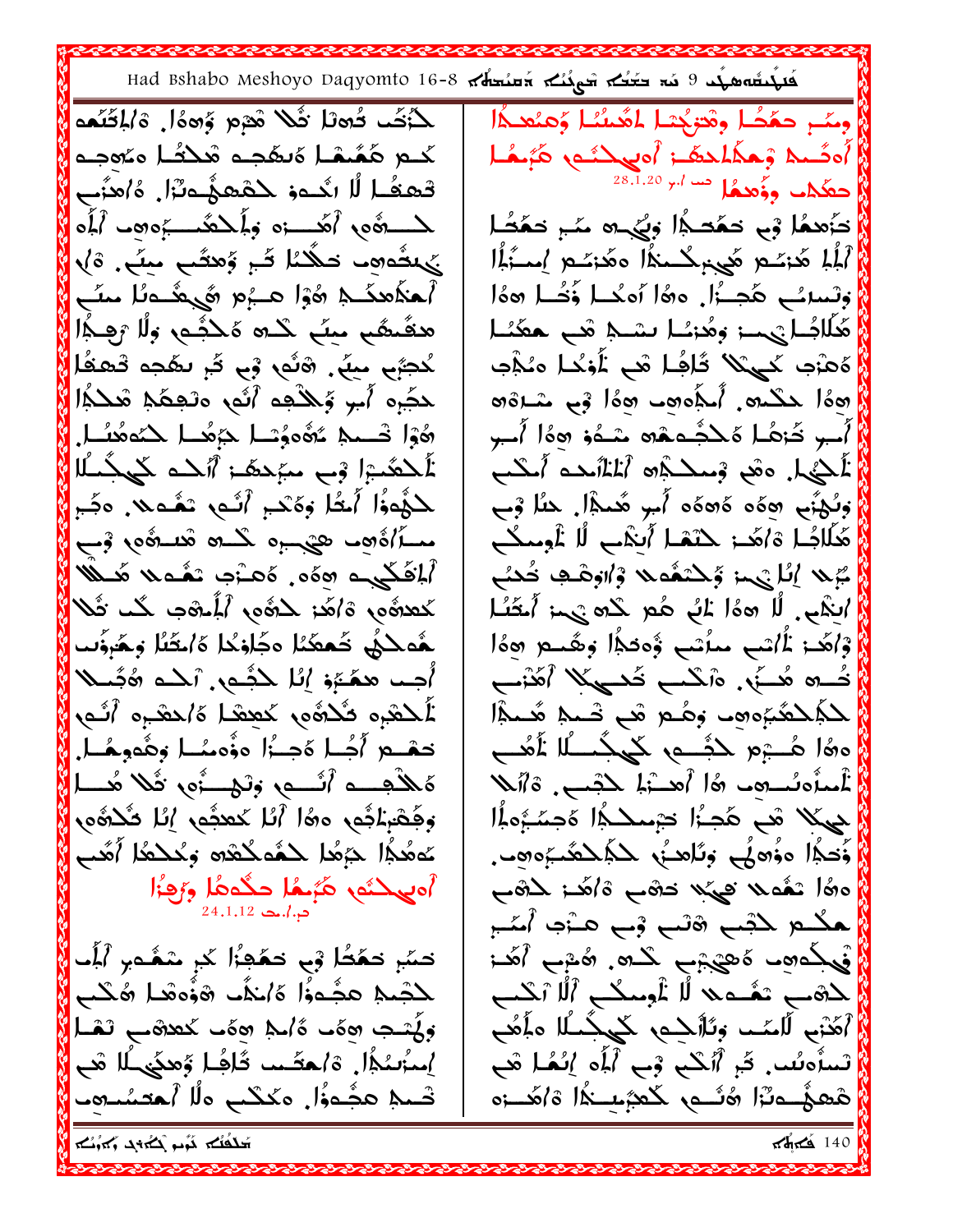Had Bshabo Meshoyo Daqyomto 16-8 ملتحله المحنوم المستعمر بالمحتفظ بن المحموم بالمعامل هجُّـهۏُا هلَّا يُرِيُّـا إِبُا أَيضُـا هُعْـُـهڢِـ. لْمَكِيبُ وَتَعْــمَلا. 656 وَجَــرِ 26سَــرِ مَّلِكُتْتَ هُعَدَّے وَوَّهَ تُلْكَعُبُمْ! إِسْتَرْنَا تَأْهَدهُم كَذَلا هُوَّا هُ اخْوَى يَحِبَّى هُمْهَ ةُالْمِبِ 200 كَجْمِيمْ عَجُّدَوُّا. 30%َ بِ للقاعلا تعلقت معجب ثعاره الْجُمْعَةُ مِنَّةٍ أَجْسَبُراً هُو فِي تُلْكَعُبُراً لْخُدْهِ وَهُورٍ. وَهُوَد حَبْسَلَـٰهُمْ وَجَعَـٰد وَهْلِ هُرِهْدِهِ حَقْعَدُومِ وْالْمَا هَرِهُنَا أَهَٰـهُم خَاوْىُـا هُ/هزَم كلهُم هُلَا خُدْبُ لِكَجْبِهِ عَجُّوزًا. وَ*ا*َوَّىكَ سَـرًا فَـُأْثَلِ فَـر ابِلَامِ مَمْلاً كُمْ هُمْ إِلَى كَلْمَذَاهِ عَلَى اللَّهِ شَمَّب مَكَــلا وْبَ لَا حَــلا. أَبَٰلَا وْبَ هُم گُده نَدِهُوْمٍ وَهُلُلًا كَمِنْتِمٍ ثُمِ هُء هَعنُوم تُكِلْوُه مَكْلًا لِلْجُمِيعِ هِجُووُ تَّحِيثُ اللَّهِ وَأَهَدَ هَ وَاللَّهُ عَلَيْهِمْ بِهِ وَاللَّهِ وَاللَّهُ وَاللَّهُ وَالَّذِينَ ەَمىأَا تْݣَالْا تُبِ ھُىھُىي. ەھُـەوُوْا ھَە وإنعُا وتعملكم ذَاسِيَا إنعُا سَوْسًا وَّسلَبِ وَوَا حَزَهُو لَا كُمْ خَلَاظٌ أَلَّا ثَهِ. ەترىڭجا ەڭجىڭىدا ئىمھىي بېقىم تَنْسِ وَهُنُعَ كَتْحَكِّرْ خَسْرًا وُوَقُلْ هُمْنِ ەۋتىم آناوجە كېڭدەي. ەەھبر شى كَــــلا أُهِـ هَء تُمْحَشَـــبُرا وْالْمَا هَبِهُنَــا هَجُرُا ةَاهَّنْهِ هُكُم فَكَلْهُم كَسَيِّدَهُـ: لْحَمْدِ مِجْمَعُوا مُسأل مَعْمَى لِلْآيَمِينَ ەَ كَمَرْتُـا. أَجَدُ شَمَّـ وَيَ - وَجِبَ هَرْجُـــمِ ْحَرَّضُلا مُرِكَى ۞ وَهُ ۚ قَلِي حَذَّقَا وَحَذَّمَ هَيْبِكُسْمَاْ وَشَعْمَهِ وَهَٰزَسُــمِ أَهْسِـهِ وَكَعَقُوبَ وَهُرْتُمْ وَكَعَدْوُنِ ۖ وَأَهُدَىٰ ۖ وَأَهُدَىٰ وَهُمْ كَعِمُعٍ مَنْ مُسْتِمًا. وْأَسْلَمْ هَنَّمِ لْمَلْكَمْبْمَا لْمُومِ حَيْوَفَكُمْ هُوَى لَا تَكُمْ وَبِ ھەت كەكىشا. ةالمىساّب خكسّىۋە هْلًا هُكُم أَمِرٍ هُنْدُأًا هِ لَّا هُنْعُنُهُ أَنْبِ. هُبِعُبا هِهُا لِحِـهُا هُجِـزًا وجُجِبًا وجَبِ ْخُجِبْا أُوَّىهُمْ حَمَّجُوا وَسَلَّا لِّوْبِ هَٰلَاجَا هَعدَّے وَے هُـــع هَوْهُ لِي حَمَّحِـــزَا حَسْدُوْا وِمُكِلِّكُم مَيْرِ هُمْ أَهُيَّوِهِ مِمْيَرِ هُ/وُ؎ مىأا تْلَأْتَا وِهُبْكُبِ خُلْسُوو هَمْ نَهْجُدُهُ أَمْعًا وَهُمِهِ هُمَا فَيْ نَهْمَ ةأاللا ثَمِ هُدْؤَهُا حَنُجِعُـهِ كَمِلاً هُــْمِ وَتَعَدَّى دُ/هُنَّى لَاه أَبْتَابُلَ هُنُا تُجِئَا  $1604$ أبلام أهنًا لمشَى وهَعكُموم لمعُنم أەبىر كئىم مەركى مەدىبە ئىستىلىكى ئىستىلىكى بولسى بولسى بولسى بولسى بولسى ئىستىلىكى بولسى بولسى بولسى بولسى بو<br>مۇمۇكىل بولسى 1.18 مىليا بولسى بولسى بولسى بولسى بولسى بولسى بولسى بولسى بولسى بولسى بولسى بولسى بولسى بولسى ب هِ لَا يُبِكُلُ إِنَّا أَبِحُلُ هُعُدُومٍ . وَوَا أَهْهَا ةالمفتك للجعناؤه ةسألم لمتقمح حَسِّرِ حَمَّحًا فِي أَلَمْ! هَٰزَعُـمِ هَٰجِيَٰرِكُــٰذًا وَهُٰأَمْ وَلَّا يُبِكُلُّ هَوْمًا وَيَـقُوبُ هُوَ ۚ أُهَٰدَ حَرَّهُۥۢۤا ۚ كَبِر مْعُمْدِ حَجْمَةِ عَجُمْوُا مُسْلُمُ لْحُده تصُّـمِـــلا أَسَلَمْلُمْ الْمَسْلِمْ تُحِمْـلِ أَسَلَامِــ لِحَجَّاهُا وَحِمْمُلًا مَى هَجَرًا. وَوَوَكُمْ أَلَمُلُّهُ هَكْتُم تُحْسُلُ أَيْتَمَا هُا وْسَ هُجَنَّهِ لحَمْلِ هَعنُوبِ تَاهُل مَحْمُلِ هَء تُلحَقَبُوا فَيِعْنَا هُ٥ هُ١هَمْ ابْتُ هُدَا كَــْ لَهِ مَ أَبِـنَا إِسْتُمَا وَوُسْعِ هِوَا يَعْمِيهِ وَأَهْدُا لِحَدُّوبِ همَحْدُمُتُمِن أَهُمْ كُبِ أَيضًا هُعَكُسُوب وَهَمَكْـــدَمِي لَمَمْـــَنِي شَــبِ مَهْ، شَـــمِدْ تلاءُ مام الله على الله من المسلم المسلم المسلم المسلم المسلم المسلم المسلم المسلم المسلم المسلم ال  $\sqrt{4}$   $\sqrt{4}$   $141$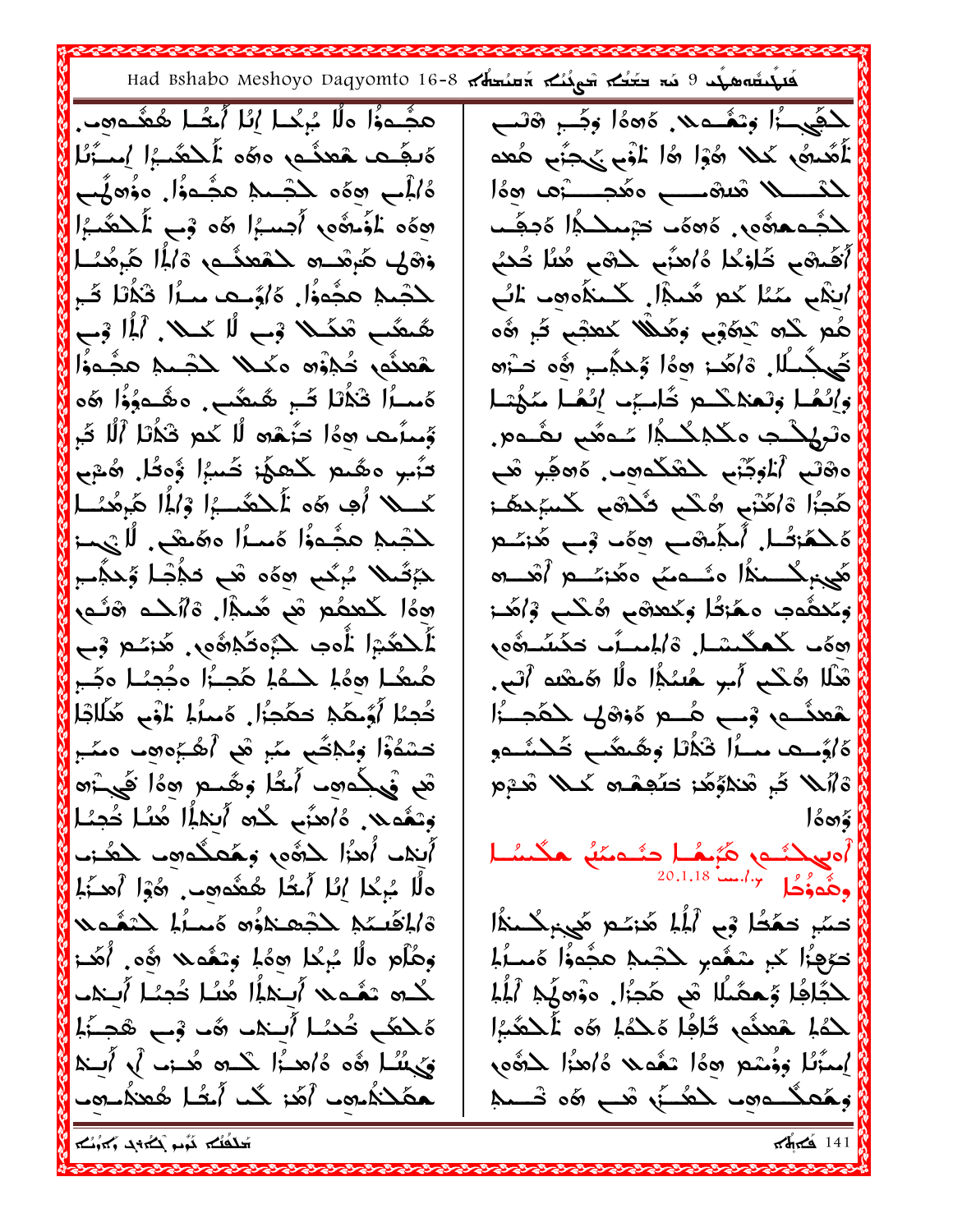Had Bshabo Meshoyo Daqyomto 16-8 ملتحله المحنوم المستعمر بالمحتفظ بن المحموم بالمعامل أألم أحصك حوص أهُد; كمن تعُصمه حَكَدَهُدَوُّا وَّلِمْوَى وَجَــزَبِ أَيَــٰهَ أَنَـٰلَ عَمَدُنَـٰلَ عُكْبِلُبِ وَهُجُمُّا أُهَبْعُوه لَكُمُّا مْعِ خَسْمِ هَٰزَسُم ةَالْمُفَسِّدْ هُاهِدًا لَكُلُّهُ تَحِدُّاتُمْ هُمجْاً وِلْمُحِد لَٰا نَحْفُمِر نَسْأَا مجُّلًا أُمِر وَُثُمِكُت وَهْدًا هُدْ هُكُمُواً. أُهُدَ كُلُّهِ وْاهَد; وْالْمَلَا لِكَتِيمٍ يُمِثَّـهِ لَهِ وَوَّةَـبِ تَعْمَدُ لَا غُلِمَّرْجُمٍ كُبِ لَّا يَهِمْ حَرَّضُلاً هدهٌ حَكْندًا. وأُوبَ أَهَدَ حَجَّوفِهِۢا إِسْتَذَٰاْ هْكْشْمْ حْدُهْ أُجِب ٱلْحْب وْبِ حْدُهْ أَمَّد ةَاهَّذِ لِحَدُّهِ, هُكُمَ إِلَّا لِحَمَّا وَلَا مُحِجَمٌ حَسَّمَبُو وَتَسَالَ مَجَّلًا. وَّهُبِ أَجِب ةَاجُوجُسِهِ هَلْكُسُ هَلْكُوجُسِهِ. بْهِمْ حَكَّرْحَكُمْ هَشْكَ رْجِئْلُهُ وَلِلْكُمُّ كَمْقِيبْ وْالْمْلُوهُكُ لَمْسَلًا أَجْلَةُهُوهِمْ اشْتَهَا وَالْمُسْكَبِينَ مَتَدَارَ الْمُلْكَمَةَ وَالْمُسَامَعَةَ مِنْ ەَسِرًا سِجُلًا. ھُنُا فِي وََاهَّىمِ كَلَّـٰھُا لَّا للْمَحْشَرَا وَسَلَمْ حَصَّرَ هَ وَهُكُبِ أَهَدَ مىرًا مجُـلًا. وَّحـه %جَّـــلا أَمَّـــا وَجْــ3  $\sim$  రాష فادهنها وهلمشا محدده المحدد 13.25.43 حَدُّنَا مَٰذِيٓ، حَثِّمٍ حُمجمٌ مِجْدَا. ەھَب ْ تُمْلَا وَلَٰا أُحْصَّىسْتَدُّەر حَبُّعُهِ صُلَّ أَيُّجِبُّا أَمِّنَبٍ حَلَّمٍ هُزَجَبُّاهِ وَٓاجِبُرْهُمْ هَ الْكُمْ وَوُسْكُمْ كَعْجُمْ لَلْكُمُّا كَجُمْ ۖ وهُدهَا وِبْمَاوُوهُم حَـهُنُا ثَلا وُههَمْشَ بَّهِمْ أَحْذَابِهُمْ تَعْلَيْهِ وَمَمْثَلَ لَهُكُمْ يَحْمَدُ هْـاوُّوُّه. ٱاوُّهِۏه هُكُـــلا وُللفُـا تُـالِّا للكلثُم، شَبْمَ وُمِكَّسِكِ ضُجَّمًا. وُسلَاه مُعثَّدَۥ ۚ أَوْاهِ مُعَظَّمٍ وَخُمُنَّدَةُوا لَا أَيَّنِهُم هجُعْزُلَا هِلْبُلِهِ هِمْ هَلْبُمُحَكَّمٍ وَّحَجُرُا َّدُه )ُهِلًا خُجِجُمْ وَبِّجْمَا وَهَٰجَمْنَى حَجَّلًا هَٰتُـا ٱلْا وُنُـــەٯِب معُكْعـــە ھُكْـب لْحَجْمِ إِنَّا حَكَمَحْتُمِ أَمَّا وَلَا £5 مَعْنُمِ لْ إِنَّفْ شَعَكْتُمَا حَجَّمٍ. وَجُمِ نُحِقَب وَّحِذَّمَٰـِيٌّ وَجَّرٍ لَّا أَحْقَـٰتَ تَحَكُّدًا وَهُـٰدَلَّا وَهُ مَلْكَ رَاكُمْ مِنْ مِنْ مَكْسَدِهِ مَعْلَمَةِ قسوم هلكسم قبس فككهسمه وَّكْمُحَمَّا إِسْئَلًا بِعَكْفٍ كَعْدَةُو، مْخْلَل وتعهلْمسُمب مجَّ هُكْعده فَلْعْتَبِهِ الْمَكْمِ. وقْعِ وْاْهْلُوْمُمْ تْلُوْهْهَا لَّكَيْمَال وَّحِدُّمَتِ 160 حَكْدەت أَمِيدُّ00 - شَمَّ مُعْمِوْسًا ٱلْكُمْ خُكْلُوْهُمْ وَاْفِي مُحْمَوْا رِجُمجُا مِعُعُّدِهِ۔ ضَمِ عَجَّدُوا ۚ كَلَّمُوا ۖ ووُسكُب ھەە ھُب كُلُّــةَا ەھْـُــمِ وْمِ أَهَْتَقُهُ مَّعِ خَسْمٌ مُّسْمَّالِ وْالْمُسَلَّب ھَھُلاَّبَ وَہُہ ہُھنَھُب کے ہُور عَمْدِهِ الْحَيْمَالِ لَلْكُبِ وَعِكْمِهِ كَعْدِهِ لَّٰهُمْ رِعَنَّا الْمُؤْهَدَ وَهُوَ الْمُكْرِرِ مِنْهُمْ الْمَكْرَرِ مِنْهُمْ الْمَعْلَمَةِ مِنْهُم وْلَمْقَى نَصَّفُ كُهُشُمْلُمْ وَْكُلُمَا \* لمخال وحمد أحداث 16.17.27 اھُـــووُومِــ كَـــمُـلِـ كَلَمَـــلِـ مُاهِــ مِنَــحِ وَا تُحْتُىٰا ٱبِ مُعْجَمٍ ٱمِّــَـ وَلَاوَّهوْهِ مَــ هَهُدَّنَبُ لِنُصَمٍ وَهُوَوُنُا 6َهُ وَوُوَا أَمكَــلا وَهُكَــلِكُمْ أَ مَعْجَمَّـهُ الْحَجَّى ۖ حَجَّـٰ; لْحُمْلِ أُجُمُلًم. مُا هَعْلَـْتُم لَكُـمُا كَبِ مَبِ شَكْتُفُـُـا وَٱبِــٰذُهِ ۖ تَكْفِــٰذُهِۥ كُجِنِّيةُمِ وَاصُّمِ كَتَمُّمَكَ أَبِ وَجَدِّبَ تحنفته بالمحافظ بنقطفة  $\frac{142}{142}$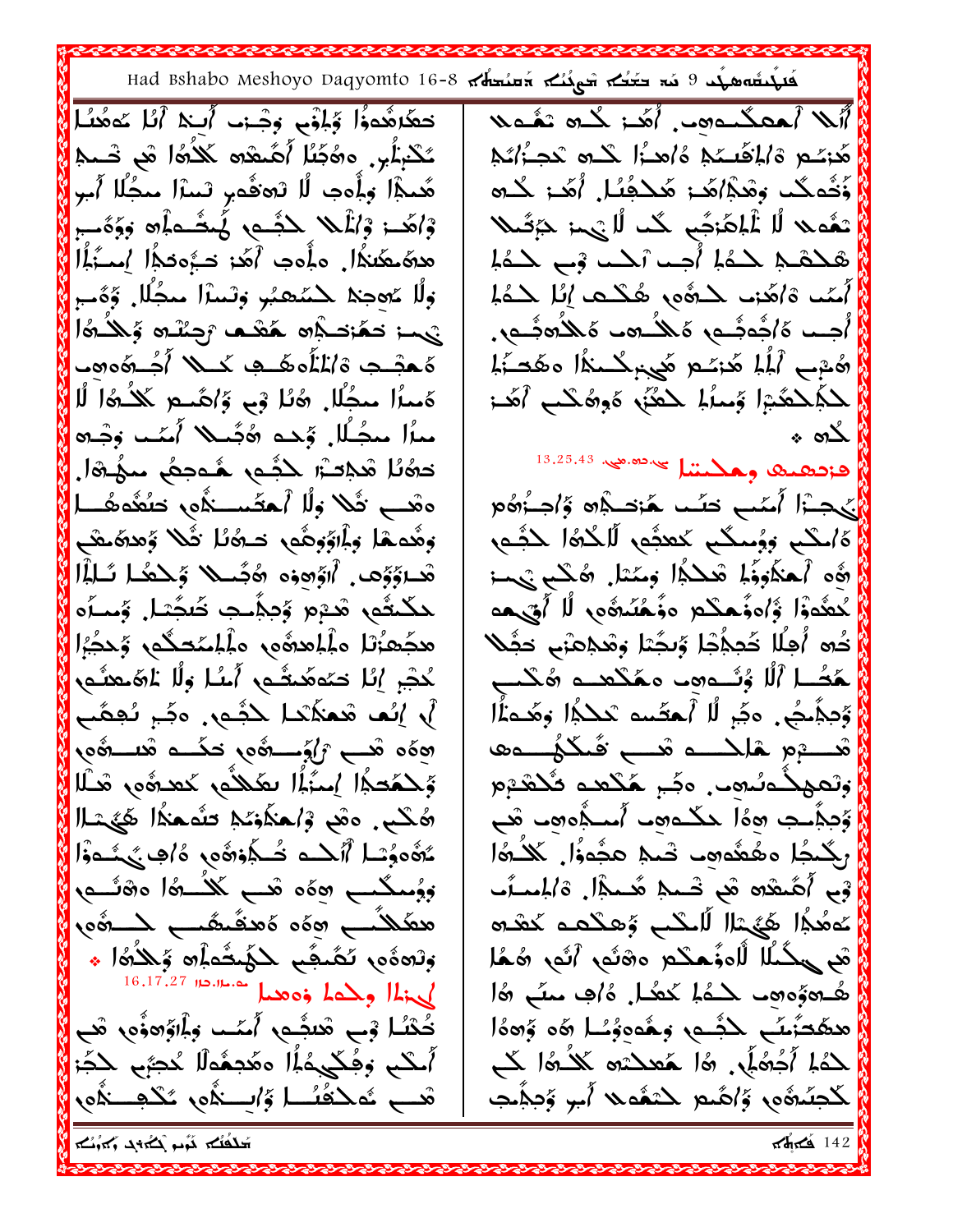Had Bshabo Meshoyo Daqyomto 16-8 ملتحله المحنوم المستعمر بالمحتفظ بن المحموم بالمعامل

ثَلْجُم، أُمَّى ْ 15.20.33 mai Ladigas Lad, 1 هُمُّا فِي هِمَّسُا هُمْ شَي كَسْمُ هُسْمَّا كَاهِكًا وُخَصَـٰهُا وَوَهِدَا ۖ وَاسْتَنَا وَجِنَـــِ خَرْبُهُا هِهَٰا هُجَنُا لَهُجُبُّا أُڢ حَيَّ خَرْبُهُـا رَّهُ مِنْكُمْ هُــٰجْلٌ أَيْضُلُّ يَبْعَ وَجُـٰلُوُمْ ثَكْــةُى، حَنُنُهُــا هُـنذَـــ هُجَنُــا أُڢ تَحفَّمَسُـا ثَكْـرَةُورِ مُأْلَبٍ. إِنُـمَا إِنْـم حَهْدَهُه ذُهُــداً اهدًا مَعُــسًا تُـدِّذِتْــ أَسْكَبِ وَوَُهِمُسَا أَنُسِهِ حَشَـالِمُبِهِ . ەھْتېپ غۇھادا مَسْنِدًا ھُسا وكُمكىم هَٰلاَثُم{ْا لَٰاحُلّٰہُا أَجُـا هُـا وَجَـٰهُلا ثَلا ؤْسِعَا هَيْلًا هُــٰهَـٰكُلُّهِ هَذَٰلًا مُتَكَسَبٍ. لْمَكْبِرِ وَهُوَ يُهْدَ وَتُعَكَّبُوا جَرْهُمْ وَتَعْمَلُوا وَالْمُحْمَّمِ فَيجْدَوهِ۔ ۚ هَ إِسْنُمْا حَدْدَبِجُجُا شَدْخَمُكُمْ ۖ هَـــوَلَمْا. تَكَلاَ يَهمـــز هَدَفْــــز لِمُمْـــمةِ فَي كُـــدوب هُــا وْاهُـــ: وْـب وَحَبْكَتْــْرِم تَعْمَلُهُ حَكَّمٍ حُلَّاهٌ شَهْدًا وَعَذَا قُلَّى وَهُ وَهَٰدِشْہِ لَاہِ نَفَلاً وَمُطْ وَاِحْتَکْمَدِشَہِ لَکُہ ُقُلا شُمْنٍ ، شَه حَـزًا تَعَكَّدَكَــِ لَحَـدَّهِ وَهَٰدَهْـــ ۚ كَـــده `ظَلَّا وَتَـــ30 ۚ كَلَّــدُّهُ أَكْلاً حَجُّلاً. ة/أَل هُنُل نَدحَبُّوهِ. هُنَّـهِ. وَكُعثَبِ مَنْكُفٍ مُصَدًّا ﴾ مُصَدًّا لَّا هُنْفَتِي هُنُا. مُعثَبِ سكْفِ مُعَجَّلٍ هَكْمُنَا أَفِ سَبِّ حَجَّلا هُذُا حَمَّيَّسُوه مُحَمَّى مُعْدًا إِنَّا حَقَّدَدِهُوْشُمِ أَمَّت وَّامِلِ كُنت حَقَّتُو تَعْـٰه لا هَمُـُـنُـا وَتُكْـُـهِ وَلَٰلَّهُ إِنَّا. ﴾ أُمِي وَجْمِهِ حَتَّمَتُهُا أَحْمَدَوُمِهِ كَسَّمَةُ أَ

وَلَمِلْغُمِيقَ مِنْ الْمَحْمَدِ مِنْ الْمَحْمَدِينَ الْمَحْمَدِينَ الْمَحْمَدِينَ أَوْهُجُلًا أَنَّهِ لَا هِمَعْمَى لِلْعُـَٰٓ يَهُـٰٓءَ ۞ همَّسُا ٱلْا حَجَّرْهِ، وَهُ الْحِمْلَا خُصُمْكُم ەَججَّـەزىكْبا مَّدېكَــى كَتَـــەْباُ وَجِعَــوْــا. تَعْمَلُاهِدُنُمَائِسُو وَبِ وَُحِذْشِهِ حَسْفُلًا خَرْبُم ٱلْمَيْكِمِ مُبْرَا إِيَّا هُجُمِي حَجَّمٍ وَرُضًا إِنَّا وَـأَرْهَوْهِ مَكْسُفَــبِ كَـهُجُـــٰهَا ٥.أَمَّىعَبِ حَجَّـمُدًّا. كَلاَّهُ| وَبِ وَحكْعَا تعسقَىدەت تُنيكلا للفۇنُا لمتىم تَهْيَكْتُبْ مِنْسَمْهُمْ وَهُـــَةٍ مَسْتَمَىٰ مَسْتَمَــهُمْ مَعْسُدا £100 كَمَجْدوم. هُلِكْتَبِ خَمْكُعثُمِ لَمُعُجْلُوهِ فُكْسًا وَكَعْب مَكْمَضُمْتَ وَٱسۡطَىٰ مِعۡـفَضُمُوۡمِنَا مِنۡمَـفَضُمۡنَا مِنۡمَا مِنۡمَا مِنۡمَا مِنۡمَا مِنۡمَا م إمسْتَــب ـ هُـــأَلا إِنَّا تَـمكُعثَــم أَنَّا صْلَحْمَدُ وَجَمْحَمْ أَيْسَنَأَا حَمَّيَّ. هُـأَسْلا ضَمْكُعثُم، رَبُّكُمُ مَعَكَّفٌ مَعْكُفٌ مَعْكُمَةٌ تَحْبَلُهُ هُــأَلَمْ تُعَكّْعَثُمِ } أُؤُهِقُ ءها وَّخَـــْـذَا وَّهيَّىـــدَّا هِهَّهُ/وَيُــهِ هَ أَمُـــا. لَّالْحُــدَّا وْ؎ رَهُ وَشَعْفَــب وَّىغَزُوْجَــم خْلَةَ بِيَنْكُسُمْ وَسَلَّسَتْ رَهُمْ وَالْمُحَسَّرَ كَسِلاً تعُديد محمَّسُا حَيْكِسُّا وَإِذًّا وَهْدِ أَجِبُ مُحْتَفَا مَجَمَّد وَّهُا. ٱلْمَحْكُ فِي حَرَجْنَا هُنُا حَمَّــ ٖ دَجُّـَــا وَۡتَــَـد هَجِفُـــومُ ِنَـه وَلِحُدُوا وَحِكْكُم ٱلْمَسِيَا لِحَجَّلُ وَوَلِ كعفا للعُمعنا وهُععُنُماً. وهُءَت مَتَصَّطُ لَكُلْشُـدَوُّە۞ حُدَمِّـا حَنَّــر تَعْدَلا مَعَسُلِ لِمُلَامِلُلْمَنِي أَمَّى يُحَدُّدِهُ وَهُــَ نُمُّـدِهِ هِمُسُــاً كَـــمِ

حَدُوْمَة مِرْحَمَّةَ بِمَا مِنْ حَمْدُهُمْ

 $\pi$ di $\leq 143$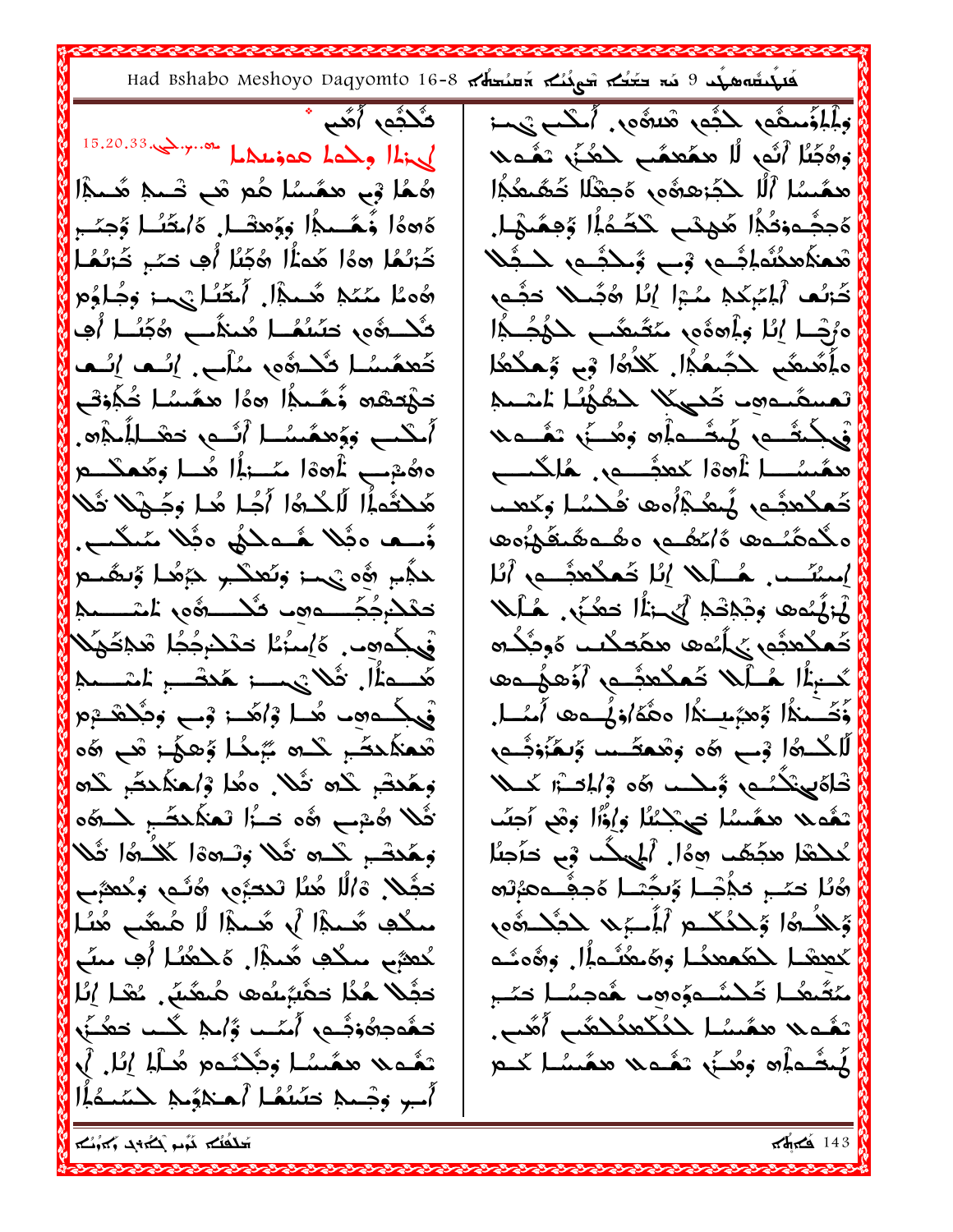Had Bshabo Meshoyo Daqyomto 16-8 ملتحله المحنوم المستعمر بالمحتفظ بن المحموم بالمعامل هَٰدَمِنَٰٓئَیۡلَا ۚ أَو لَٰلا جُےو هُوهَـٰل وِهُکَـٰزَۃَا خْلَقِتُ وَهُ مَثَلِ ٱلْمُحَسِّمِ ﴾ مَّحْمِلًا لَٰلَ لِمُكْمَا هَٰلِمَا وَلَا سَنَنَتِ أَ أَخْتَا وَٱسْعَنُتِي ۖ حَــــا مَا ٱ مَـٰلَى ۖ ـــوَ ٱ مَـٰلَا مَـٰهَ هُمَذَّمَنَـَـ ﴾ لَا غُلِجَـُـمِ هِمَحكَــ وَحَمْسَــا حَدَّثَرَا ذُے فَصَزَٰلِهُمْ الْمُعَمَّلِ كَرْعَوَهُمَا ا `كَهُىقْا هُەجىُمْ! ثَىمْكُلْ \* أَسَّمَلَا أَحِذُهُوا وحُل هُجِئُوا هُمَّكَ جَنَوَا ِّدَاوُا وَمِدِيكِيَّاا امْحَسُّا وَمْدَجْتَا وثقلنا مسَكَعِيدًا أَحكتِيهِ أَو لًا ضَا اَهْنُ السُكْمُ الْأَمَرُ مَكْمَعًا فَيَكُلُّونَ قدد كنا أه قي كُنا وَحَعَمُسُهَا  $\sim$ هُوتِردُمْ دار من 3.4.18 فَي هُدَكُمْ الْمُعَامِنُونَ مِنْ الْمُحَمَّلِ وَحُمَّا لمُوحِكْنًا هِـذَا هُوجًا شَمْكُمْ شَعْعُسُـأَ قعصاً قُومَها جُسوًا كُمِلًا كَكْتَبَا لِكَيْتَ أَنْكُنُوا بِ لَا وَاسْتَا صًا هُدَهَّسًا هِمَكِمُمُّا. أَو أَعْمَا وَنُعًا قَعِبًا وَكُمْ وقَدِقَحَتُنَكُل قَدْرَهِ فَقُو وَهُبَ تَحْكَمَنَّى ٱلْلَّا لِكَيْدُو هُوَسُل هُـا هُبِعُنُوْا أَبِ جَوَيْنَا أَه مَسْكَمَىٰ قَدا أَحْدُمُهُا. 56أَ وهَفَسَا هُنْشِيهِ. هُزْءُلْهِنْدُا هُبْلُنَا وُوْمُنَا أُو وَهُمَّىنَا مِعْجَمَّىْا وُهَ أَهْلِكْتُمْ لَّا خُتْ هُـــوَلُوحُــرَه أَب وُومِنْمِــــرْه وُو هُـزئـــا أَب حَذَّهُ! ٱلَّا خُم ذُومُنَا حَذِّهُ! كَكُبَّ صُنَّىٰهَا مْتُمَامًا. أَمِيًّا ثُمِّكَ حَفَّالُماً وَحَدَّثَ أَبْ وُّوسُا هِدًا هَيْ. أَبِضَ أَبِ أَحْقَقِهُا وُو أهدُّــــمــدكمــْرَ، وُه هُـَـْــَــل بُــَـــمو كَـــب هُدءاُ! ثَـد دداُهُ! وَحَمَعُـا كَـا تَاقَّـا أُه هُستنَاهُ! خُلّا مُنْشَل اه أكْت هُــه وَوَصًا دَّب الْمَذَّدِمِيثَا أَجْوَدُنَا وَلَا هْمِكْتَرْهِ مِسْكَفِّعًا مُّد هُوصُل گُو هُدوؤُك أَ أُحْسَلَ وُاعِفُرْتَكُمْ وُمِسْكُمْ هُوصِمًا فُووٍ وهُو هُزِمًا وُومُمَا. كَرْبَعُوْبِ حَفَٰلِمَا وَهُدِهَا حَجُبٍ وَّهِ حُوصِبًا وَقُلِّهَا ومئر حمَّحُا لمعُسْنًا وقتوجُنا رَهُهُ! وحُسِيْلاً. أُمْرُوحُساً ورَهُوحُساً أَب أهقمكا وًب وُوجُنا ولَا رؤُوجًا كُنو والصركه حُذَّمَلُا وهُزب كَكِفُوت حُوصِيًا. أَيضُبِهِجْلِ جُبِ الْمِعْمِجُلِ وَبِ هُرِيُونُنَا وَ حَكَمِيهُا الْهُوَا أَو هُوَصِيُنَا دَٰا وِحۡعَنُعکُلاه قَاهُمۡ حَکَبِلَاهٖ مَی هُٰحَتَمَلَٰا۔ سَعِ تِصِعُما يَ أَسْرًا أَو الْمَعْمَدُا وَوَ الَّهَ دَالَةَ الْهَنَّاءُ لَآلَاءِ مَكْثَرُوا كُلَّائِكُمْ الْمَوْسَنَّةِ هَمِنْا وِهَبْ لَاتَّحَمْنُنَا هَدُمْ أَوْدُنَا. أَوُحِفُّولُمْ هُـ هُـ هُـ مَـٰهُ عَـٰهُ اللَّهُ عَـٰهُ اللَّهُ عَـٰهُ اللَّهُ عَـٰهُ اللَّهُ عَـٰهُ هَبْ لِكَبِلُرٍ مَنَهَا تَكْبِيهِ هَمَنْعَدًا وَ هُابٍ \* وهُدِئَىلٌ مَعَصَيْلِ هَيْلِ وَمَعَصِيْلِ شَه حُكُوْ أَوَّلِيكُمْ، حَقَّلًا، هُوصُلُو هْدُهِ وهَٰنُا هُوَصُلًا حَقَيْقَاً. أَنْفَى أَو هُا هَٰامًا ههُ، هُزُهاً وُحكَ هُنُه . كَــلا قَدْرُهِ وَحُجُلًا هُمْ هُوَجِئًا رَهُوْا آلِمْلُوْ أَمِثَلَ مَعْدُا وِهُمْتَزْسُمْ لِلْمُتَلَّصَّرُهُ مِنْ شَبِّ تَّكْتُمُ الْمُكْتُمُ الْمُحَمَّدُ هُدَهُنَّ مِنْ مَدَمَّنَ وهُم. أَبِّكُبَ ثَوْزًا. وِلًا هِوْءًا هَي هَٰتَهَا. وِثْمَكُمْ هَٰوَكُل أُو هُصَرَٰنُا ٱلْمُلَوْ فِلَمُسُلِّ سناوُس عرَّمَ وَاللَّهُ مَنْ الْمَسْتَمَرَّمَ الْمَسْتَمَرَّمَ مِنْ الْمَسْتَمَرَّمَ مِنْ الْمَسْتَم  $\sqrt{4\pi^2}$  144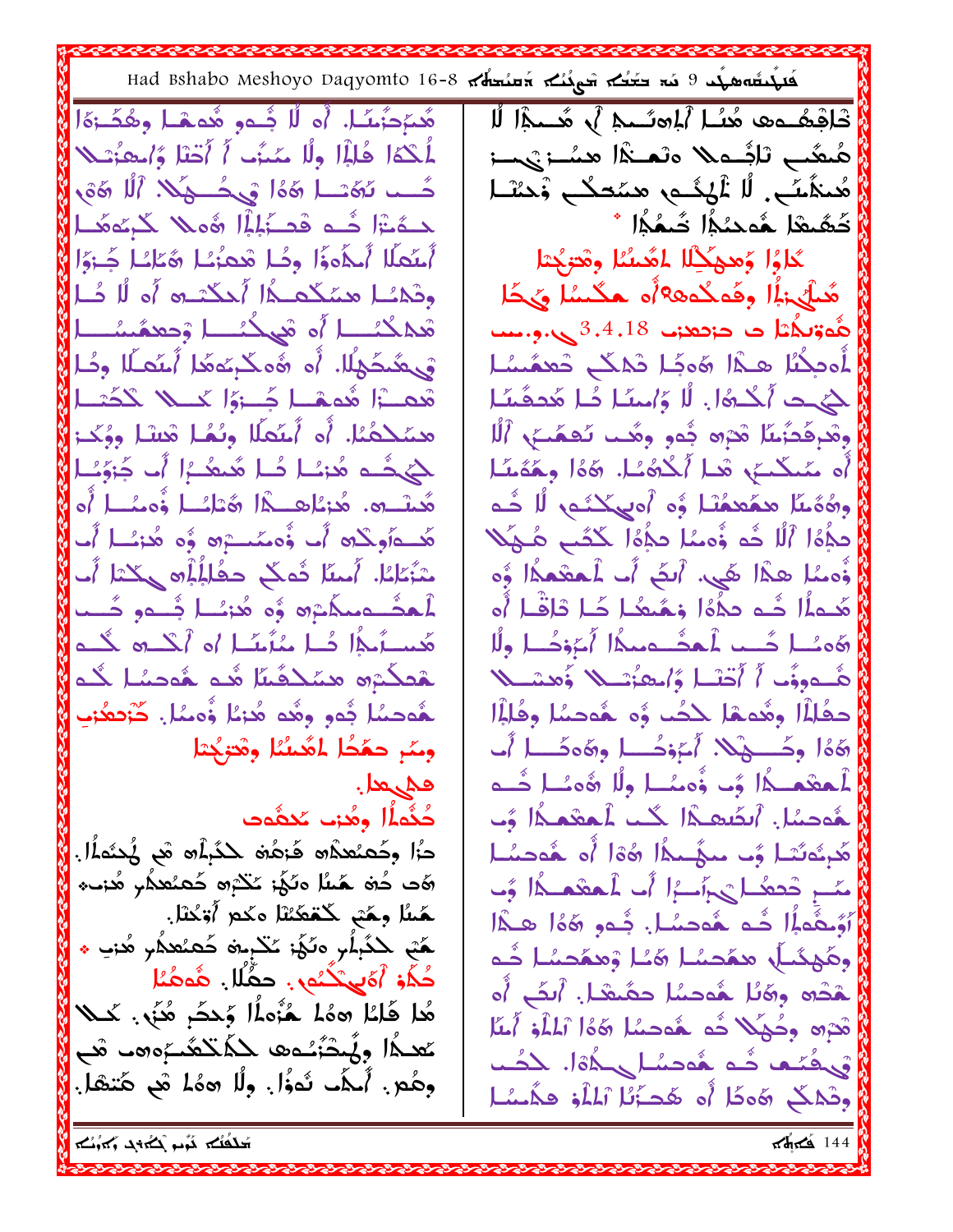Had Bshabo Meshoyo Daqyomto 16-8 ملتحله المحنوم المستعمر بالمحتفظ بن المحموم بالمعامل هَ/حدٌّب نُـقانَل. وِلَّا رُّبِ هُي هَتُـل. /ُـدُّب فَحَيْهَــا. وُهنُــا هَٰـحَثَــهِ/ا وَحِمَنُــا لكحدُّا وأوَّلا أوجدا هُدُا كُمُّا دَعِدٌكُّاهِ . ِكْسِعُا وِلَا سَنَّا هِ لَا تَسْدُّوهُـا. وْ/صَّدْ لمُتَكَسَرَا هَعكَده مَعَكَسِه لِمَعْزَيْنَا قُ هُكُم، سُي: قُرْ.. مُلاَّ ثَلا أَحْلَـٰل أَسوِ يَعْقَــهِ عَــهوم قَـاوَّا. ﴾ أَوْ كُلُّهُ مَنْ أَيْغَمْ مَنْ الْمُؤْمَنَ فَلَا مِنْ الْمُؤْمَنَ مِنْ الْمُؤْمَنَ مِنْ الْمُؤْمَنَ لَحْدٍ. قَاوْٓا لَخْشًا مُحْد. ۞لا حُمْدٍ. قَاوْٓا حُكُوْ أَهَا كُمُوا مِنْكُرُوهُ أَمْرَ هَسُرِ تَعكــرِ حَصَّنَــدًا صَـٰزًا وَلِكُــدًا. دَّتقا ءَهد \* أَحْدُهُ ا هُوجِسًا لِحَكْمِدَءَهُ هَـمحْمُر تَحِيْمَا حَذَبِئًا صَحْمُرٍ هَبُـممًا. ضَّــــةَ مِنْ مُشَخَّـــــە مِنْ حَدُّدَــــدُّا رِكْبِصُـِرِ نَـْ169 هُـٰدَوُّا مُنْھُبِنُـا. دِيْنَ م هَكْرُوُحِقُولُهُ أَنُومٍ. خُضْرِ هَٰلُلاَثُـوِهِ - وُوَحُـل لْمِكَاهَأَتِ هُمْ ثَلاً نَصْنُبٍ. 5% مِعْنُدَلُمٍ كَحْكَمْتُمُدُونَ لَدَوْا غُصِيلًا. ذَافَ حَزْنُكُمْ لْمَهَّأَوْ حَثَكْتُومٍ كَكْثِرِمِهِ . هَاْلَفُ: كُبِ لحَفْــهِمُا صــرُّا هفَلا وحُصّــر هَقَـــز هُنَّك هُوصُا أَعفُعُا مِيْكُمُا قُهُوصُا مىأسەم. أَلَّا خَانُعُـا لَّا أَلمَّكَب كَامغُـنَّات **کمگامئو پ** هُ/َ لَا نُمُّ: خَمْ:ُوْه هُ/َ مُكْلَاتْ اهُنُم گەلمُسًا. ما وِلًا بِّهَٰوَهِ جَمْوَى مِنْهُمٍ بِمَعْجَمٍ وَمِنَهُمْ هَاوَّا. لَم فَلا مِهَتَعْسَا دَمِسلًا بِمُكَسِب. كَيْحًا مْعِ ۚ إِنْغًا حَمَّتُكُمَّ مِنَّةٍ وَهُوَ إِنَّكَ لَمَنَ وَهُوَ الْمَرِهِ لمشملا للأله المتحصف هيجب ٱءاُتْا. أَحُاْا ٱؤَىٰ حَسَّمَكُمْ شَهْْا يَحْسُمُاْ. ءَأُهوًٮ نَبُصًٰٮ. وِقَرْئُم مَّع مَنْهُوْا ﴾ أَلَّا حدْكرِحُدُ مَنَّى حُكَّرَ وَوِهَدَهِ إِنْقُـا. ىشىك ئىب ۋەئىسا ۋۇسا ۇغۇلىمەت. اؤُلا ٱسألُّا حُسُلًا مَنْهُا ﴾ هُ- لَحَمُّسُمِ كَاحْشُمْ /نُمُّمَلُّدٍ. هَجَّرٍ مُتَمَشَّدَه هَشَّمْ } ووُهِئَبِ. وأَمَثَلَا ءُهجَبِ أَلمُوْا لِحَقُلُوا ا وَقُصِعَهُ مِنْ مِنْ الْمُعْشَفَةُ ﴾ وِلْرِؤُهِ لَا الْمَاتُلُّ ضَلَّامً مْتَهْلُ. وقْبِ هَٰائُتُواُ! أَمْسَكُهِم حَتقا حَسُك هُتْبا. ٱوْْمِحْا هُصَا فَيْءَ3 وَصَا هَزَلَ لِلْمُأَدِوْهُمَ . 50 أَهَٰذ هُمعِدًا. هُوقِدِهِ مَمْا هِيَ لِحَسَّمِعُهُ. أَهَٰلِم وَمِيزًا لِكَبْتَانًا وِجَبِيَٰكَا عَيْهَا اؤْمِنُبِي. مْحَلَّدُحِينَ وَحَدًا وَبَيْضًا حَزَّبَاتُنَا. أَلَّا ونُعبُہ مَی ضُمکُا ﴾  $\mathbb{R}$ مُعَلُّمُا: حَمَّا: 5َحَكَّى مُنَىٰ وَحِثَمِنُعُا وَحِحْمًا وِحَــم ِحَــَـمِـهُ ٱسْرَتْلَ. أُهِ مَنْهَــا تَعَفُّونَ كَلَّلَا هُوْا حَكُمَا لَحَدُّهِ لَا حَرْهُما كَرِ هُم هُـَىٰ هُـبِ شَــهِ هُـتمْلَ سَــهِ، لْكُمْعُطْ وَمُسْؤُوُّا. ۚ وَهُكُسًا ٱوُتِّصْطَ لِّتُتُّطْ ، وەَه هَلَاتْسَا لَّامِعُسْ هُرْزُوْهِ . مَحْصَد مْحَلَّكَتْتُمْ كَتَلَا مُكَيَّنًا وُهَوَّهَ ٱلْمُثَلُّ وَحُكْمٍ  $\mathbb S$ ەككە كَرەڭ ئوەرى دۇمۇر بۇ مىھئا  $\mathbb S$ هُـهكُعثُومِ. أَلَّا هَٰجِيبَهُا وُمِسْعِهِ وِأَكْتُوا يُّ ولًا مِيزًا مِيكُلا \* لًا محمَّحُلًا ۞هُوٓا أُمرٍ هُ۔ وۡ}هُنه حكَمتْنَا أوسِّرِ حمَّحًا لمعَّسُلُ وقَدِيْحُلاً وَهَنُعَدُاً لحَقَّبُ. وْلِي حُمْا أَبِيهِ فِقُدو وِلْمُتَّمَاتِ

تمنافكه كرانكم باقله الأهلة

 $\pi$ dir $\leq 145$